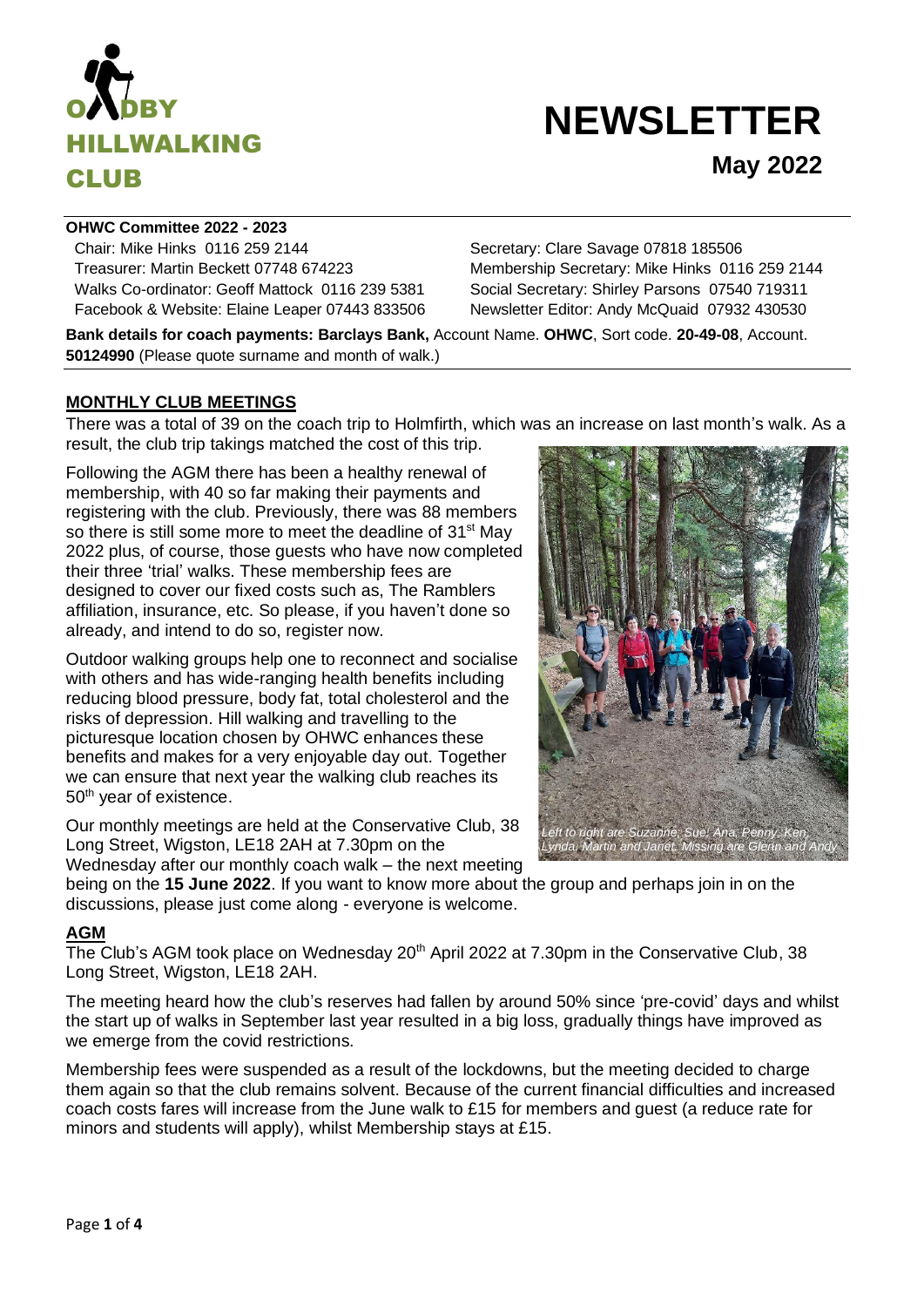Another important aspect of the AGM is to elect the officers of the committee. These are confirmed as:

| <b>Chair: Mike Hinks</b>                | <b>Treasurer: Martin Beckett</b>  |
|-----------------------------------------|-----------------------------------|
| Secretary: Clare Savage                 | Membership Secretary: Mike Hinks  |
| <b>Walks Coordinator: Geoff Mattock</b> | Facebook & Website: Elaine Leaper |
| Newsletter: Andy McQuaid                | Social Secretary: Shirley Parsons |

# **THE APRIL WALK REPORT**

**Holmfirth, 8 May 2022, by Karl Pochin.** Our walk started along the Trans Pennine Way which had been turned into a construction site. The electricity company were in the process of removing seven

pylons and burying the cables underground to improve the visual landscape of the area.

This soon gave way to us passing the first of what seemed like many reservoirs on our journey as we continued along roads, tracks and fields. We occasionally took an alternative route to the planned course, requiring a navigational



recalibration but the weather was good and the mood was jolly.



The sights and sounds of nature were in abundance on our walk. The lambs in the fields bleating loudly and following their mothers. The distinctive sounds of the curlew on the moors and the sight of swallows in the villages with their characteristic long forked tail. It gladdens the heart to be surrounded by the wonders of nature on such a beautiful day. Thanks Geoff for leading an enjoyable walk.

## **SOCIAL ACTIVITY**

Geoff Mattock, our Walks Co-ordinator, is organising a club trip to **Snowdonia on Friday 17th to Sunday 19th June**, walking on the Saturday and Sunday.

As in the past, we'll be staying at the Dolgam Campsite near Betws-y-Coed. The site offers tent camping, motorhome hook-ups or bed and breakfast. There is a toilet and showers block on site. See [dolgam-snowdonia.co.uk](https://nam12.safelinks.protection.outlook.com/?url=http%3A%2F%2Fdolgam-snowdonia.co.uk%2F&data=05%7C01%7C%7Cef9d2f2451aa4221fbd008da2a9ede90%7C84df9e7fe9f640afb435aaaaaaaaaaaa%7C1%7C0%7C637869159080671959%7CUnknown%7CTWFpbGZsb3d8eyJWIjoiMC4wLjAwMDAiLCJQIjoiV2luMzIiLCJBTiI6Ik1haWwiLCJXVCI6Mn0%3D%7C3000%7C%7C%7C&sdata=SqHm6UoMFiCTexz33ginFnOv869hXRSncVuAZAi5VZA%3D&reserved=0) for more details. Breakfast and evening meals are available in the local village and pubs. Hotel accommodation is also close by.

The trip will give club members the opportunity to climb higher mountains/hills than those offered by the Peak District including Snowdon and/or other less well known '3,000 footers' in the area. However, the time is your own, so if you fancy doing something else, you can.

So far, 11 walkers have put their names forward, so please email [ohwcmail@gmail.com](mailto:ohwcmail@gmail.com) as soon as possible if you are interested in coming. Club members will need to organise their own transport and accommodation.

## **NEXT MONTHLY WALK**

The **Sunday 12th June walk is to Stokenchurch**, in Buckinghamshire. Departing from the Oadby Car Park at 8am prompt and leaving Stokenchurch at the new Summer Time of **5.30pm**. Please note the 12th June is the second Sunday in the month, the first Sunday being a Bank Holiday weekend. There are four walks on offer ranging from 8 to 15 miles and led by Glenn McPhail, Geoff Mattock, John Bastow (welcome back John!) and Mike Hinks.

The coach route is: M1 to J15A, A43 and M40 to J5 then A40. The boot stop is in Cherwell Valley services on the M40.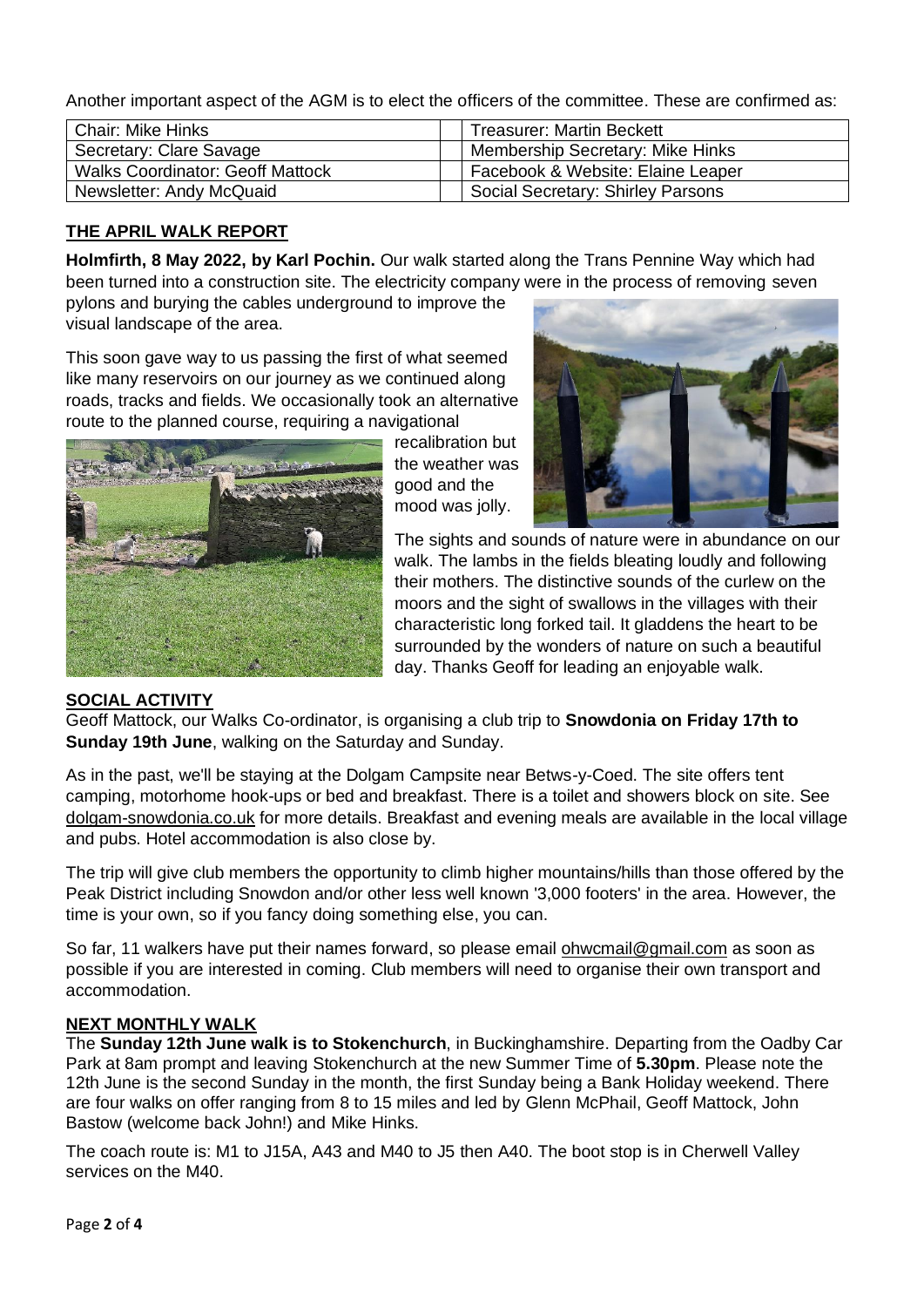On last month's coach 22 put their names down for this walk so if you want to join this walk, please contact Mike Hinks on **[ohwcmail@gmail.com](mailto:ohwcmail@gmail.com)** as soon as possible in order to ensure we have a big enough coach and that you have a place. Prior payment is preferred and can be made via bank transfer (see above heading) or debit card, cheque or cash on the coach.

**Walk Route Map:** Go onto the News section of the Club website, [www.oadbyhwc.com](http://www.oadbyhwc.com/) a few days before the monthly walk, to see a map showing the walk routes. This will speed up selecting your walk when signing up on the coach.

# **MID-MONTH LOCAL WALK**

This month's walk will be led by Steve McEwen on Sunday 22nd May. Please meet at the red phone box by the pub (Heathcote Arms) in Croft for a 10am start. There is street parking on Hill Street. This is a circular walk of about 9 miles visiting Croft Hill, Croft Quarry, Huncote New Hill Nature Reserve, Thurlaston and Potters Marston. Bring a packed lunch. Dogs on leads are welcome. Steve doesn't mind people contacting him directly either 07432 603 507, so please let him know you are joining him by texting or calling.

# **Dates for your Diary**

Planned walks for the future which you can be pencilled in your diary. More details to follow nearer the time.

| 2022 Walk Programme |                                    | ⊿ 2022 Walk Programme |                             |
|---------------------|------------------------------------|-----------------------|-----------------------------|
| May 8th             | Holmfirth, West Yorkshire          | August 7th            | <b>Bollington, Cheshire</b> |
| June 12th           | Stokenchurch, Bucks                | Sept 4 <sup>th</sup>  | Youlgreave, Peak District   |
| July 3rd            | <b>Church Stretton, Shropshire</b> | Oct $2^{nd}$          | Northleach, Cotswolds       |

## **Limit on Walk numbers**

For safety purposes there is a need to limit the numbers on each walk to a maximum of 12. We have introduced a range of shorter, less steep, walks as well as maintaining the option of longer walks too.

#### **Walk Leaders needed**

We need more walk leaders, particularly for the shorter walks. You can 'buddy up' to find out how it's done using paper maps, OS maps on-line or GPS tracking devices. It's easier than you think, and you will never be left on your own - unless you want to that is. Guidance, training and support on leading walks will be provided. Please email us or speak to any of the existing walk leaders if you'd be willing to get involved. You are not making a commitment until you say so.

Please make sure that you are carrying your up to date and completed Club Safety Form in the top of your rucksack - it will help you in a difficult situation. This blank form is available on the Club Website [oadbyhwc.com/essential-information/](http://oadbyhwc.com/essential-information/)

## **Prospective walkers**

Please contact **[ohwcmail@gmail.com](mailto:ohwcmail@gmail.com)** to book a seat on the coach. You will receive a reply confirming the availability or otherwise of a seat. You are reminded that it is first come first served. If you delay booking you may not get a seat. Please do not turn up without booking and receiving confirmation that you have a place. You must book a place on the coach in advance or you may not be allowed on as it picks up members at various places on the Ring Road who have already booked a seat.

If you wish to be picked up on the way to the M1, at other places than the Oadby Car Park, please mention where when booking and please be aware that very occasionally another Woods coach may go past before ours arrives.

Members can book for the next month's walk on the return journey back to Oadby. You don't have to wait for the Club meeting or the Newsletter.

## **Bus Fares**

Please try to pay before the trip by BACS (see bank details above), otherwise you can pay on the coach by contactless card or exceptionally by cash or cheque payable to "Oadby Hillwalking Club".

Adult Members and Guest £15, Junior/Student Members £8.